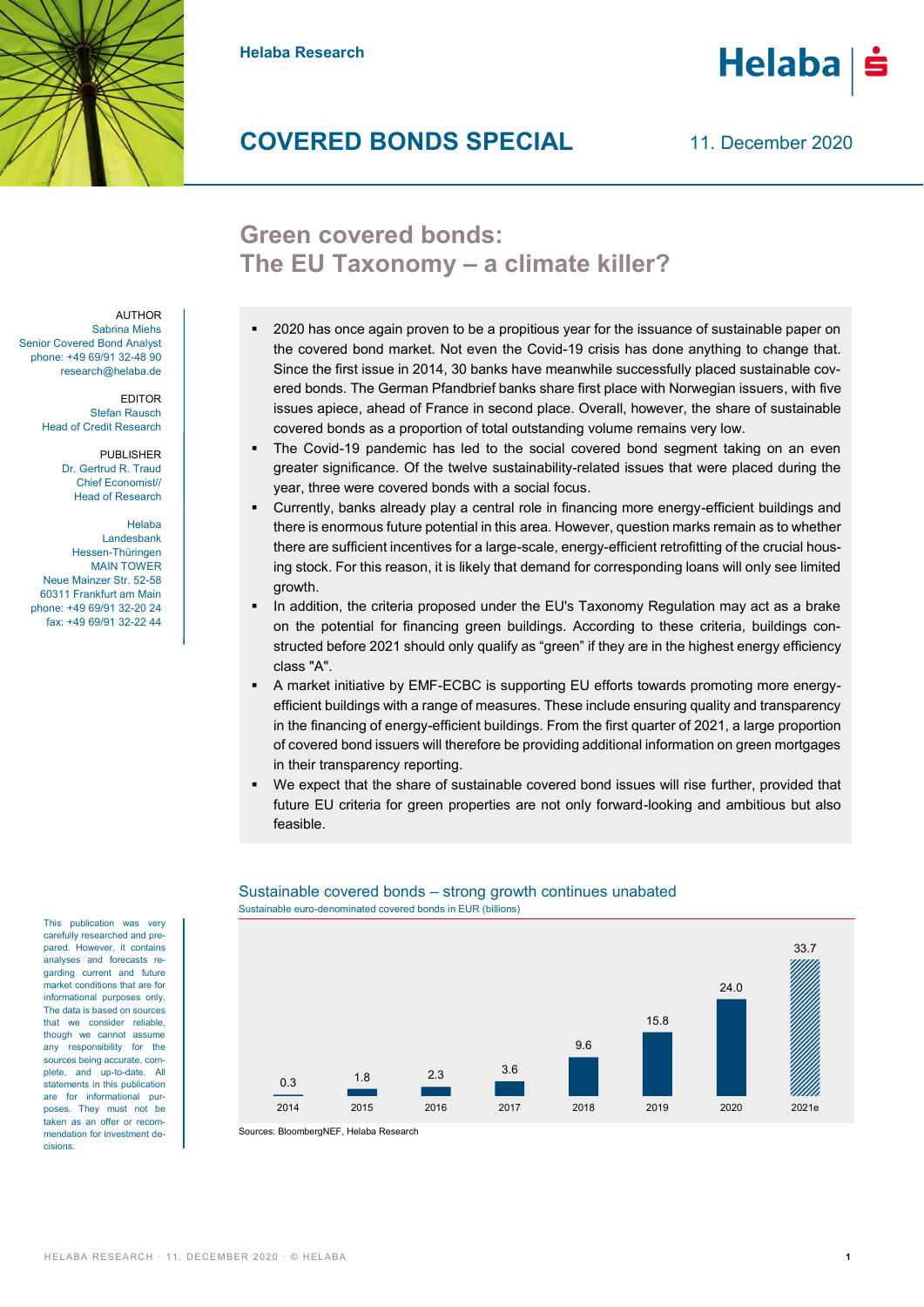# **Sustainable covered bonds maintain robust growth**

Sustainable euro-denominated benchmark-size covered bonds, with a volume of EUR 24 billion, currently only account for around 4 % of the global EUR benchmark volume. However, with growth of 52 % in 2020 compared to the previous year, there is an unmistakable upward trend. We expect to see a further expansion in this type of covered bond in 2021, albeit at a slightly slower pace than this year. Although there is tremendous potential for improvements in energy efficiency in the property sector, and consequently for new green mortgage business, the planned strict EU taxonomy criteria for green buildings are putting a damper on hopes for additional issuance. What is more, NordLB Luxembourg is winding down its covered bond issuance business as a result of restructuring measures, having only recently made its debut this year with its renewable energy covered bond.

# Sustainable covered bonds - green bonds predominate

Issuers of sustainable notes by year of issue; social and sustainable bonds labelled separately

|                                                                                                                                                                                                                                                                                                                                                                                                                                                                                                                                                                                                                                                                                                                                                                                                                                                                                                                                                                                                                                                                                                                                                                       | 2017            |                |                  |                         |                |                 |                     |                |                                                                                                                      |                            |                |
|-----------------------------------------------------------------------------------------------------------------------------------------------------------------------------------------------------------------------------------------------------------------------------------------------------------------------------------------------------------------------------------------------------------------------------------------------------------------------------------------------------------------------------------------------------------------------------------------------------------------------------------------------------------------------------------------------------------------------------------------------------------------------------------------------------------------------------------------------------------------------------------------------------------------------------------------------------------------------------------------------------------------------------------------------------------------------------------------------------------------------------------------------------------------------|-----------------|----------------|------------------|-------------------------|----------------|-----------------|---------------------|----------------|----------------------------------------------------------------------------------------------------------------------|----------------------------|----------------|
|                                                                                                                                                                                                                                                                                                                                                                                                                                                                                                                                                                                                                                                                                                                                                                                                                                                                                                                                                                                                                                                                                                                                                                       | <b>Maturity</b> | <b>Country</b> |                  |                         |                |                 |                     |                |                                                                                                                      |                            |                |
| <b>Berlin Hyp</b>                                                                                                                                                                                                                                                                                                                                                                                                                                                                                                                                                                                                                                                                                                                                                                                                                                                                                                                                                                                                                                                                                                                                                     | Oct-23          |                |                  |                         |                |                 | 2019                |                |                                                                                                                      |                            |                |
| Kommunalkredit<br>Austria                                                                                                                                                                                                                                                                                                                                                                                                                                                                                                                                                                                                                                                                                                                                                                                                                                                                                                                                                                                                                                                                                                                                             | Jul-21          |                |                  |                         |                |                 | <b>Maturity</b>     | <b>Country</b> |                                                                                                                      |                            |                |
| Deutsche Hypo                                                                                                                                                                                                                                                                                                                                                                                                                                                                                                                                                                                                                                                                                                                                                                                                                                                                                                                                                                                                                                                                                                                                                         | <b>Nov-23</b>   |                |                  |                         |                | Nykredit        | Apr $233$           |                |                                                                                                                      |                            |                |
|                                                                                                                                                                                                                                                                                                                                                                                                                                                                                                                                                                                                                                                                                                                                                                                                                                                                                                                                                                                                                                                                                                                                                                       |                 |                |                  |                         |                | KHFC            | <b>Jun-24</b>       |                |                                                                                                                      |                            |                |
|                                                                                                                                                                                                                                                                                                                                                                                                                                                                                                                                                                                                                                                                                                                                                                                                                                                                                                                                                                                                                                                                                                                                                                       |                 |                |                  |                         |                | Berlin Hyp      | Jul-27              |                |                                                                                                                      |                            |                |
|                                                                                                                                                                                                                                                                                                                                                                                                                                                                                                                                                                                                                                                                                                                                                                                                                                                                                                                                                                                                                                                                                                                                                                       | 2016            |                |                  |                         |                | ING Bank Hipot. | Okt $24^3$          |                |                                                                                                                      |                            |                |
|                                                                                                                                                                                                                                                                                                                                                                                                                                                                                                                                                                                                                                                                                                                                                                                                                                                                                                                                                                                                                                                                                                                                                                       | <b>Maturity</b> | <b>Country</b> |                  |                         |                | DKB (social)    | <b>Nov-29</b>       |                |                                                                                                                      | 2020                       |                |
| CR de Navarra                                                                                                                                                                                                                                                                                                                                                                                                                                                                                                                                                                                                                                                                                                                                                                                                                                                                                                                                                                                                                                                                                                                                                         | Dec-23          |                |                  |                         |                | CA Home Loan    | <b>Nov-29</b>       | . .            |                                                                                                                      | <b>Maturity</b>            | <b>Country</b> |
|                                                                                                                                                                                                                                                                                                                                                                                                                                                                                                                                                                                                                                                                                                                                                                                                                                                                                                                                                                                                                                                                                                                                                                       |                 |                |                  | 2018                    |                | SR-Boligkreditt | Oct-26              | ₩              | KHFC (social)                                                                                                        | Feb-25                     |                |
|                                                                                                                                                                                                                                                                                                                                                                                                                                                                                                                                                                                                                                                                                                                                                                                                                                                                                                                                                                                                                                                                                                                                                                       |                 |                |                  | <b>Maturity</b>         | <b>Country</b> | Sparebank Soer  | Oct-26              | ₩              | KHFC (social)                                                                                                        | <b>Jul-25</b>              |                |
|                                                                                                                                                                                                                                                                                                                                                                                                                                                                                                                                                                                                                                                                                                                                                                                                                                                                                                                                                                                                                                                                                                                                                                       |                 |                | Deutsche Hypo    | Dec-24                  |                | CAFFIL (green)  | <b>Nov-29</b>       | ш              | Kookmin (sustain.)                                                                                                   | <b>Jul-25</b>              | $\bullet.$     |
|                                                                                                                                                                                                                                                                                                                                                                                                                                                                                                                                                                                                                                                                                                                                                                                                                                                                                                                                                                                                                                                                                                                                                                       | 2015            |                | DKB              | Oct-28                  |                | DNB Bol.        | Jun2 $4^1$          |                | Sparebank Vest                                                                                                       | Jun-27                     | ₩              |
|                                                                                                                                                                                                                                                                                                                                                                                                                                                                                                                                                                                                                                                                                                                                                                                                                                                                                                                                                                                                                                                                                                                                                                       | <b>Maturity</b> | <b>Country</b> | Berlin Hyp       | Oct-25                  |                | Realkredit      | Jul $22^2$          | 42             | <b>Berlin Hyp</b>                                                                                                    | Sep-30                     |                |
| <b>Berlin Hyp</b>                                                                                                                                                                                                                                                                                                                                                                                                                                                                                                                                                                                                                                                                                                                                                                                                                                                                                                                                                                                                                                                                                                                                                     | May-22          | ▄              | KHFC             | Oct-23                  | $\bullet$      | Nykredit        | Apr $23^3$          |                | SpareBank 1                                                                                                          | Sep-27                     |                |
| Kutxabank                                                                                                                                                                                                                                                                                                                                                                                                                                                                                                                                                                                                                                                                                                                                                                                                                                                                                                                                                                                                                                                                                                                                                             | Sep-25          | $\mathbf{E}$   | Münchener Hyp    | <b>Dec-23</b>           |                | SCBC            | Mrz $241$           | 루는             | NordLB Lux                                                                                                           | <b>Jan-25</b>              |                |
|                                                                                                                                                                                                                                                                                                                                                                                                                                                                                                                                                                                                                                                                                                                                                                                                                                                                                                                                                                                                                                                                                                                                                                       |                 |                | SpareBank 1      | Jan-25                  | ₩              | CAFFIL (social) | Feb-27              | . .            | Société Gén. SFH                                                                                                     | Feb-30                     |                |
|                                                                                                                                                                                                                                                                                                                                                                                                                                                                                                                                                                                                                                                                                                                                                                                                                                                                                                                                                                                                                                                                                                                                                                       |                 |                | CR de Navarra    | May-25                  |                | Nykredit        | Okt $221$           | 22             | CAFFIL (social)                                                                                                      | May-25                     |                |
|                                                                                                                                                                                                                                                                                                                                                                                                                                                                                                                                                                                                                                                                                                                                                                                                                                                                                                                                                                                                                                                                                                                                                                       | 2014            |                | Landshypotek     | Mai $231$               | 22             | LBBW            | Mai $224$           |                | <b>BPCE SFH</b>                                                                                                      | May-30                     | . .            |
|                                                                                                                                                                                                                                                                                                                                                                                                                                                                                                                                                                                                                                                                                                                                                                                                                                                                                                                                                                                                                                                                                                                                                                       | <b>Maturity</b> | <b>Country</b> | DNB Bol.<br>LBBW | Jun-25<br><b>Jun-23</b> | ╬═             | PKO<br>SocGen   | Sep $243$<br>Jul-29 |                | SpareBank 1<br><b>Berlin Hyp</b>                                                                                     | Sep $271$<br><b>Jul-28</b> |                |
|                                                                                                                                                                                                                                                                                                                                                                                                                                                                                                                                                                                                                                                                                                                                                                                                                                                                                                                                                                                                                                                                                                                                                                       |                 |                |                  |                         |                |                 |                     |                |                                                                                                                      |                            |                |
| Issues of sustainable covered bonds unaffected by crisis<br>While the total primary market volume of euro-denominated benchmark covered bonds has fallen to<br>around EUR 96 billion in the course of the year - 30 % below last year's volume - issues of sustain-<br>able EUR benchmark-size covered bonds in 2020 have risen from EUR 6.2 billion in 2019 to EUR<br>8.2 billion. New issuers attracted to the fledgling market segment included the French BPCE SFH<br>and the Norwegian Sparebank Vest, both placing green covered bonds, as well as the South Korean<br>Kookmin with sustainable notes and NordLB Luxembourg with renewable energy covered bonds.<br>Other very active players were the Norwegian SpareBank 1 with EUR and SEK issuance and Berlin<br>Hyp with its green Pfandbrief. Since the summer of 2019, there have been a whole host of minimum<br>standards attached to the green Pfandbrief <sup>1</sup> . Among other things, they expand upon previously es-<br>tablished market standards - the Green Bond Principles (GBP) - as well as EU proposals for classi-<br>fying economic activities according to sustainability criteria. |                 |                |                  |                         |                |                 |                     |                |                                                                                                                      |                            |                |
| 2019                                                                                                                                                                                                                                                                                                                                                                                                                                                                                                                                                                                                                                                                                                                                                                                                                                                                                                                                                                                                                                                                                                                                                                  |                 |                |                  |                         |                |                 |                     |                | <sup>1</sup> See Covered Bonds Special "Mindeststandards wichtiger Erfolgsfaktor für Grünen Pfandbrief" of 8 October |                            |                |

### **Issues of sustainable covered bonds unaffected by crisis**

<sup>&</sup>lt;sup>1</sup> See Covered Bonds Special "[Mindeststandards wichtiger Erfolgsfaktor für Grünen Pfandbrief](https://www.helaba.de/blueprint/servlet/resource/blob/docs/506604/5c6a8b597c5a6782e6ebb3de742b2a34/covered-bonds-spezial-20191008-data.pdf)" of 8 October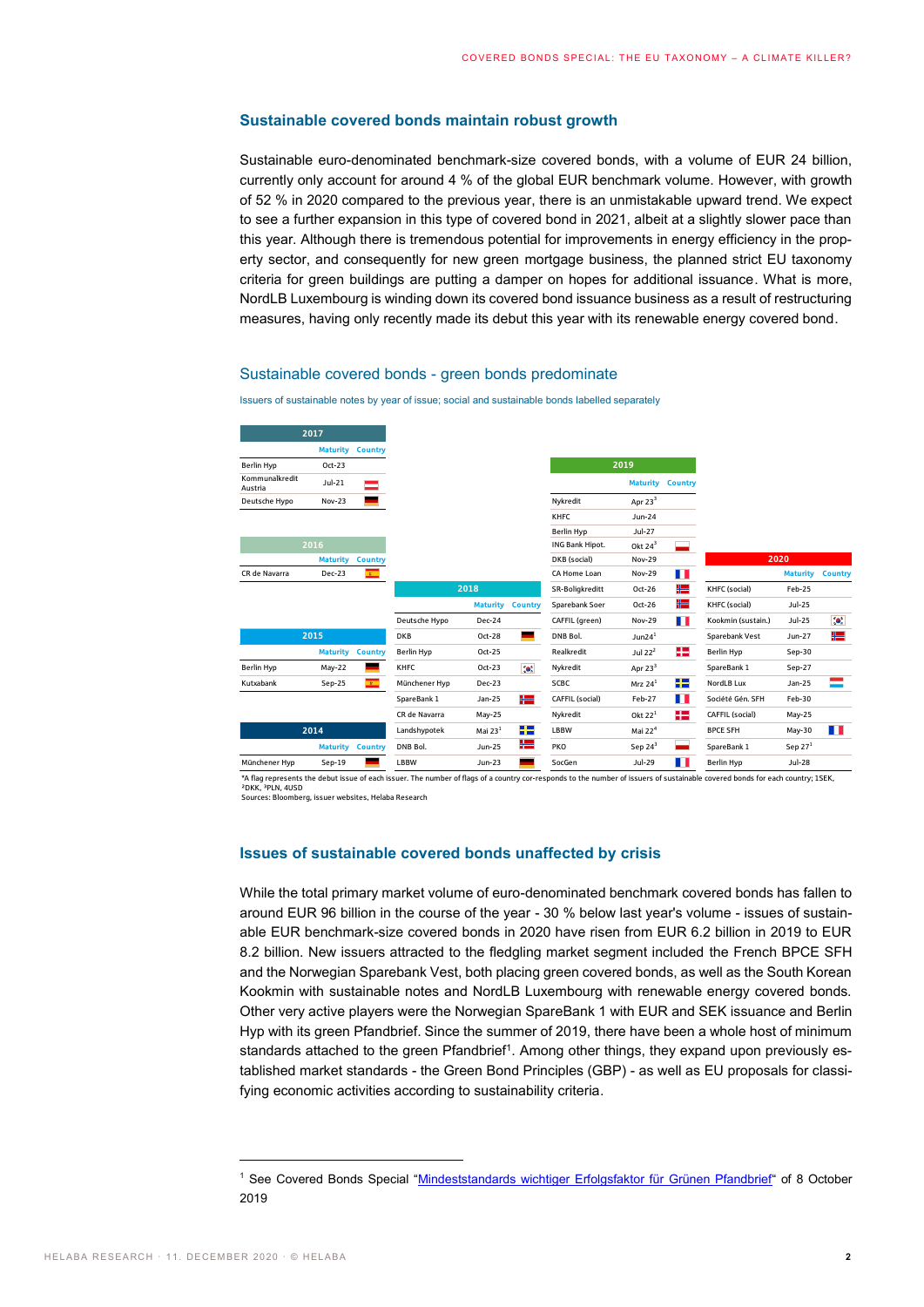# **Increasing significance of social component**

The volume of sustainable covered bonds with a social focus has seen particularly strong growth since the beginning of the year. In 2020, the Korea Housing Finance Corporation and the Caisse Française de Financement Local (Caffil) both issued social covered bonds with volumes of EUR 1.5 billion and EUR 1.0 billion, respectively. The notes placed by Caffil in May were the first social covered bonds related to Covid-19 from the French underwriter, a subsidiary of the public development bank SFIL. This bank, together with its partner La Banque Postale, is market leader in municipal lending in France. The proceeds of the bond, which was several times oversubscribed, were earmarked to finance the French health system and public hospitals. Using covered bonds to fund its lending operations was cheaper for the Group than using SFIL's bonds in the SSA segment. This clearly shows that investors are increasingly seeking out opportunities in the education, health and employment sectors, especially in the wake of the Covid-19 pandemic, which will lead to further growth of the social covered bond segment.

# **Building sector a key area of action in Green Deal - potential for financial sector**

With its "NextGenerationEU" recovery plan, the EU aims to strengthen the economies of member states and the "Green Deal" is a major part of it. The latter involves all sectors of the economy and represents a very substantial growth initiative by the EU with extremely ambitious goals. The fact that the building sector will be a key element in this was inevitable; after all, there is huge potential to reduce  $CO<sub>2</sub>$  emissions here. Within the EU, buildings account for as much as 40 % of total energy consumption and around 36 % of  $CO<sub>2</sub>$  emissions (BPIE, 2015). Therefore, reducing the energy consumption of residential and commercial buildings is a crucial first step towards achieving the EU's energy efficiency target for 2030. The aim is to improve energy efficiency by 32.5 % compared to 1990 and discussions are even underway about raising this figure. In terms of funding the necessary investments in more energy-efficient buildings, banks already have a key part to play and there is considerable scope for growth. However, while the demand-led trend towards sustainability has already made itself strongly felt in the commercial real estate sector (including in the refurbishment of existing properties), retrofitting the housing stock is progressing at a very slow pace.

# Ambitious EU energy efficiency targets for the housing stock



Sources: EEMI, Helaba Research

# **An immense challenge: increasing the energy efficiency of the housing stock**

For the real estate industry, the fact that it is generally easier to incorporate environmental aspects when planning a new building at an early stage than to retrofit existing properties is not without problems. Due to the large number of ageing dwellings, however, a gargantuan programme of renovation would be needed. After all, 89 % of all existing residential buildings in the EU were built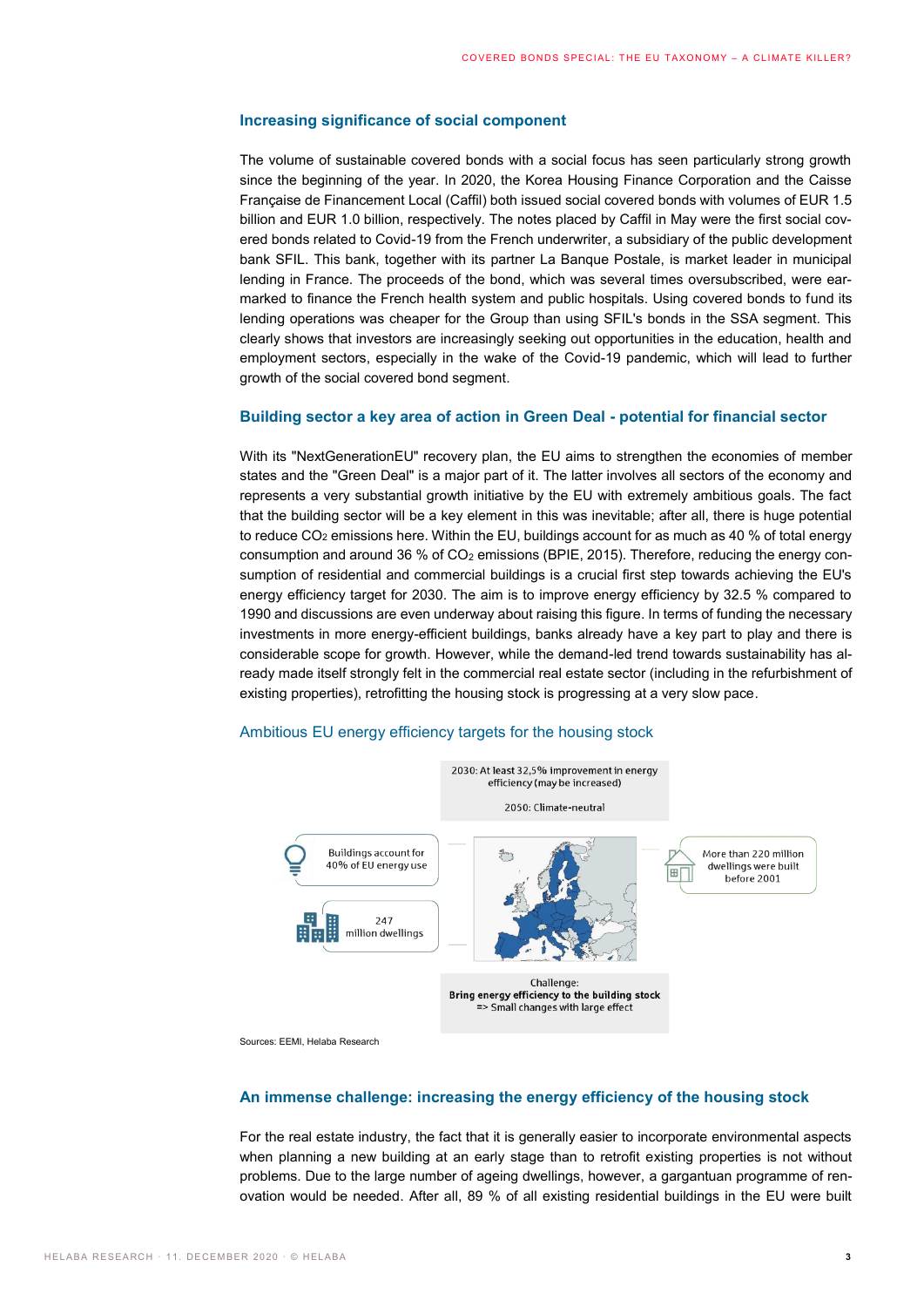before 2001. According to the EU, the current renovation rate of around 1 % is expected to at least double by 2030<sup>2</sup>, meaning that 35 million buildings would require energy-efficient retrofitting. In view of a high level of capacity utilisation in the construction industry - at least in Germany - there is little prospect that the existing housing stock can be rapidly upgraded. Consequently, the goal of making significant progress in the small-scale residential property market is particularly ambitious.

## **Low financing costs a key incentive - but not sufficient**

Although, in our opinion, the Green Deal presents an opportunity to more decisively address obstacles in the building and construction sector, it is debatable as to whether sufficient incentives exist to bring about the necessary efforts needed to achieve the energy efficient targets. The last few years have shown, for example, that favourable lending conditions alone are not enough. A requisite drive to retrofit old buildings will only be forthcoming if a combination of future savings in energy costs and state support is made sufficiently attractive for homeowners. In this respect, national campaigns to raise awareness could also make a valuable contribution.

# Numerous unresolved issues

The main obstacles to overcome and areas of action to address in increasing the renovation rate

#### **Homeowners:**

- Lack of incentive to retrofit existing properties
- High capacity utilisation in the
- building sector Availability of cheap finance and simple financing process

Source: Helaba Research

#### **Legislation:**

- Harmonisation of energy efficiency labelling
- · Systematic assessment of entire housing stock

#### **Financial sector:**

- Ambitious EU requirements for "green" buildings
- Lack of clarity about regulatory treatment of "green" mortgage loans (better risk profile and higher property value)

# **Proposed EU criteria for green buildings rather ambitious**

Besides the challenge of stimulating demand for more energy-efficient housing and increasing the renovation rate, proposed EU standards also risk jeopardising green property financing as well as the issuance of green covered bonds.

Draft legislation by the EU Commission of 20 November as part of the EU taxonomy<sup>3</sup> sets out very stringent criteria for defining green properties. Overall, it would appear that there is little prospect even in the medium term - that compliance with the planned requirements will be achieved in a variety of aspects:

For instance, the proposal makes no distinction between residential and commercial property and stipulates, inter alia, that

- **for** *new buildings*, primary energy requirements must be 20 % below what national legislation has defined for a nearly zero energy building (NZEB)
- **If** when purchasing **existing properties**, only buildings with an energy certificate in the energy efficiency class "A" may be designated as green buildings

 $2$  The Renovation Wave strategy published by the Commission on October 14, 2020 calls for faster and deeper renovation

<sup>&</sup>lt;sup>3</sup> See Credit Special European Bank Bonds: "[Supervision wearing green-tinted spectacles](https://www.helaba.de/blueprint/servlet/resource/blob/docs/540434/a90ad78075059a32ccc2b3b1c1f91b40/cs-20201208-data.pdf)", page 6 "EU taxonomy to enhance transparency" of 8 December 2020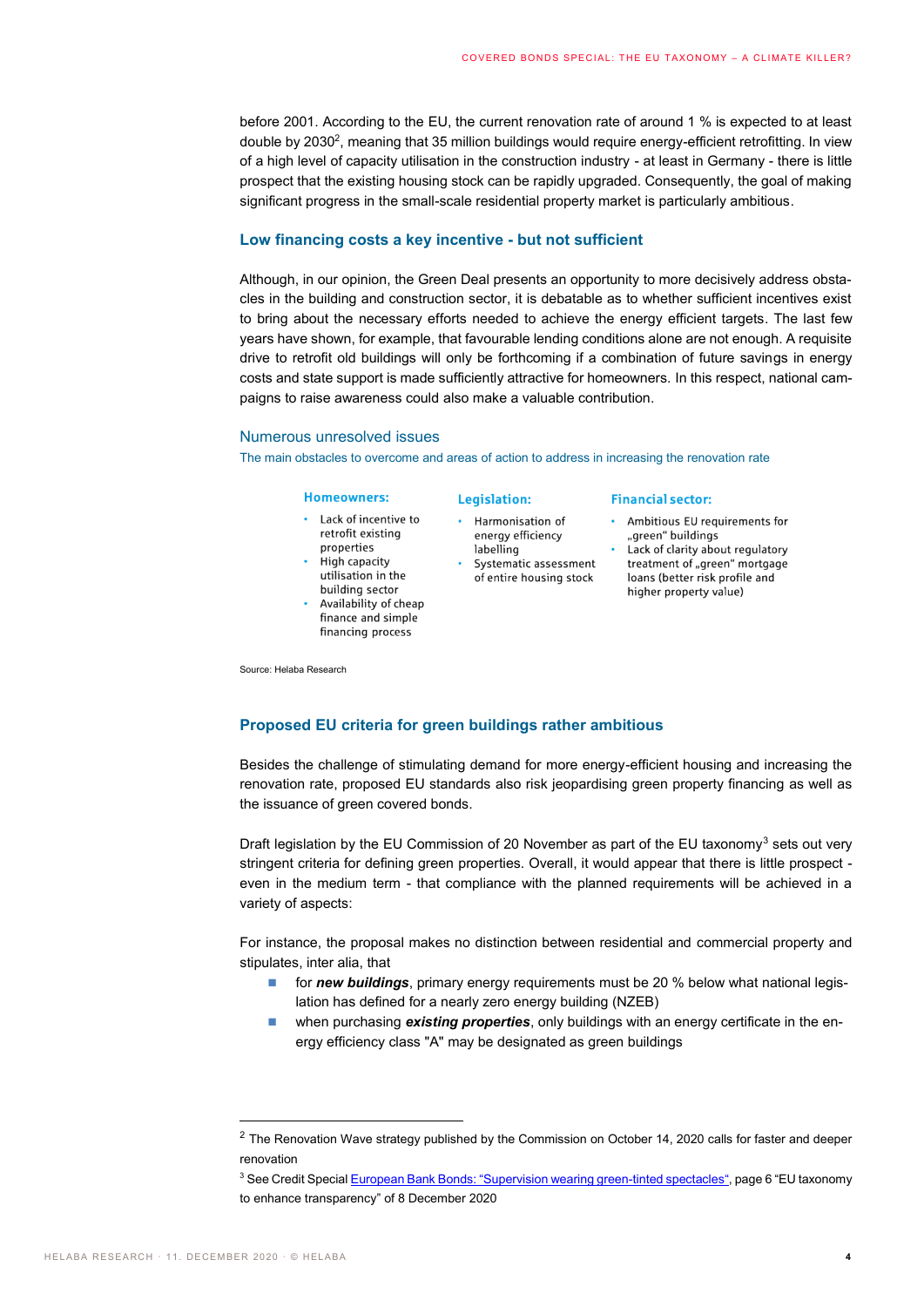This is aggravated by the fact that such buildings are not permitted to have any particularly detrimental effects on other defined environmental goals (the so-called "do no significant harm" or DNSH principle). Examples of these include conserving water resources or minimum requirements for fittings. What is more, the burden of having to ensure these criteria are met would have to be borne by the lender if there are no national statutory provisions for such requirements.

# **Current minimum standards for existing properties already tough**

Yet we believe that many existing green energy efficiency frameworks already contain demanding standards, which also include provisions for future tightening. For example, they only allow proceeds from bond issues to be used for properties as long as they are among the top 15 % of a country's most energy-efficient buildings. In the case of commercial properties, an alternative minimum standard currently consists of having a sustainability certificate with a top-class rating.

In the past, in the absence of EU requirements, issuers turned to information and assessments from the Climate Bond Initiative and other EU institutions when it came to fixing terms and conditions. However, due to the current energy efficiency level of buildings in most countries, the types of permitted buildings not only include those in energy efficiency class "A" but also those in classes "B" and "C". Compared to the variety of energy efficiency classes, which range from "A" to "H", and the fact that the bulk of many countries' housing stocks fall within classes "D" and "E" (almost 54 % of the housing stock in France is classified in energy efficiency classes "E" to "G"<sup>4</sup>), in our view this range of classes already provides quite a reasonable way of classifying buildings.

Average energy efficiency rating for German housing stock in class "E" Energy consumption indicator in energy certificate for residential properties and benchmark values, 2019



Sources: German Consumer Association, Helaba Research

# **Limiting cover pool to efficiency class "A" would spell the end of green bonds**

The aforementioned taxonomy criteria would therefore present issuers with enormous challenges at this stage. Market reports suggest that, if standards are tightened as proposed, this could lead to the number of mortgages eligible for the issuance of green bonds falling by around 90 %. The stock of buildings rated in energy efficiency class "A" is still very small in many countries. For the reasons outlined above, it is practically inconceivable that older buildings could be retrofitted and upgraded in the short term. In addition, there are no efficiency classes for commercial real estate in Germany and, consequently, there is currently no way of demonstrating that commercial green buildings comply with the new standard.

As a result, there would be very few assets left to be included in the cover pools of green covered bonds in order to finance green properties that satisfy the planned EU Green Bond standard. This is

<sup>4</sup> Investor presentation BPCE SFH, May 2020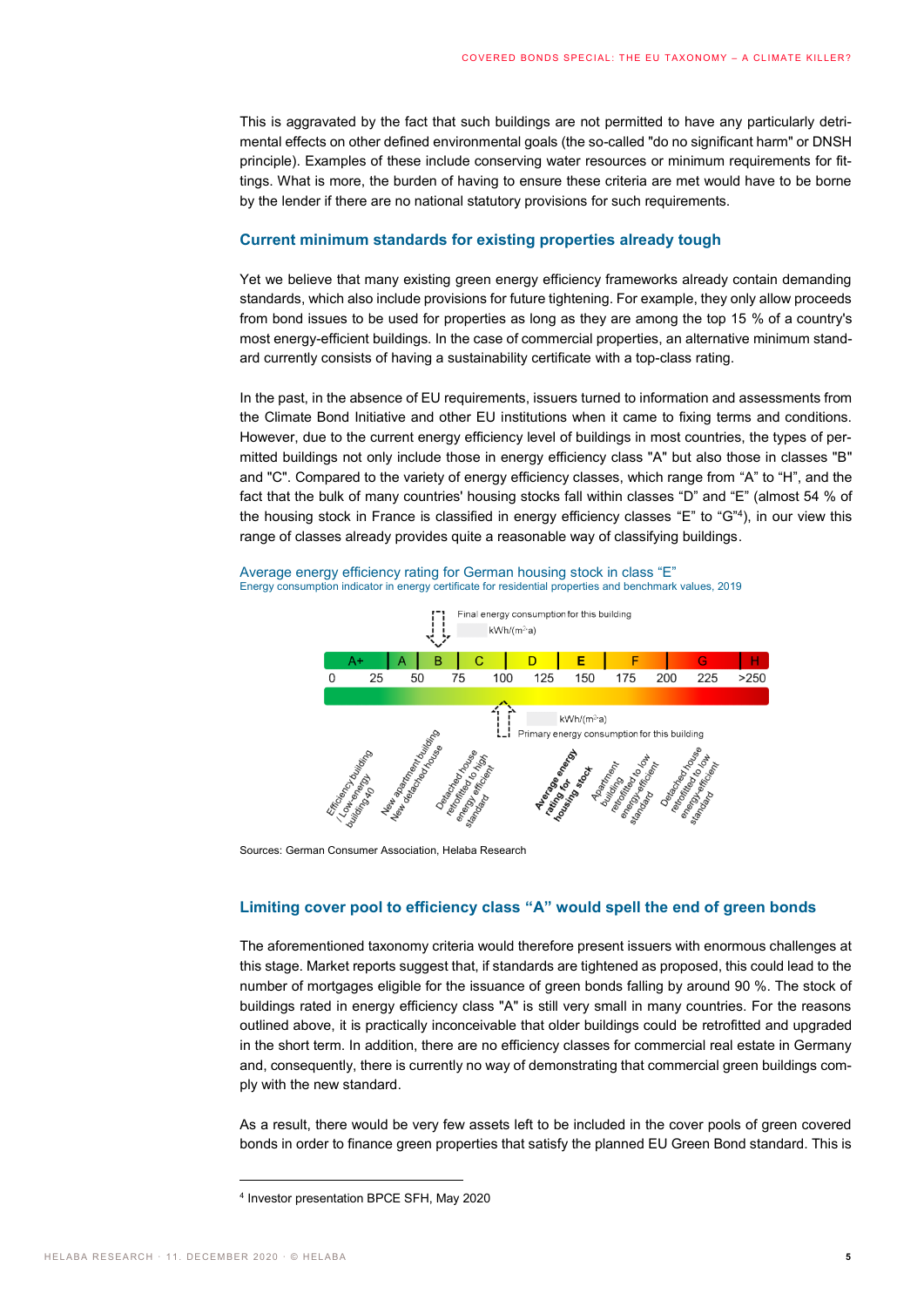because there is hardly any doubt that this new standard for green bonds is based on the EU taxonomy. This would be a severe impediment to the small but hitherto fast-growing segment of green covered bonds.

# **Final text of legislation not yet decided**

Nevertheless, we believe it is still too early to identify a turning point in the trend towards a growing issuance of green covered bonds. While some market participants are already calling the future of existing programmes into question and looking for alternatives, such as sustainability-linked bonds, their eligibility as sustainable notes is not based on any specific requirements attached to the use of their proceeds but rather on the achievement of certain sustainable key performance indicators or special ratings. However, it first remains to be seen how the EU Commission will react to the market consultation. At the very least, these consultation rounds will provide an opportunity to discuss and negotiate the details. Covered bond associations could also present the compelling argument of the better global comparability of standards for green buildings.

For the EU, the taxonomy is undoubtedly an important framework law for the implementation of the Green Deal. At the same time, in our opinion it will fail to achieve its objective if requirements that are too strict are imposed prematurely and without sufficient consideration and if funds are no longer channelled into projects to improve energy efficiency because they do not (yet) meet the excessively high standards.

That is why expectations are high that the proposed legislation will be amended, since the European Council and EU Parliament can only accept or reject proposals in full but not amend them. Feedback to the draft law can be submitted until 20 December and the delegated act is apparently not expected to come into force until January 2022.

# **EEMI supporting the EU with various initiatives**

In order to promote green mortgages, energy efficient buildings and retrofits for existing properties, a European market-led initiative by the EMF-ECBC called EEMI (the Energy Efficient Mortgage Initiative) has been preparing for some time to introduce an *Energy Efficient Mortgage Label*. It was initially supposed to launch at the beginning of December; for the time being, though, the focus has shifted to giving feedback to on the EU Commission's consultation. Furthermore, the extent to which the label should correspond to the taxonomy remains an open issue.

The driving force behind the initiative is an assumption that energy-efficient properties result in comparatively higher property values and to improved serviceability by the borrower. In this way, mortgages to finance energy-efficient buildings represent a lower risk for banks thanks to their reduced probability of default and expected higher recovery rates while being eligible for preferential capital treatment. Meanwhile, this correlation has been substantiated by a number of studies and even a variety of EU papers<sup>5</sup> refer to the initiative and its results. Recognition by supervisory authorities may lead to more attractive lending terms, encourage more borrowers to upgrade their properties to a higher energy efficiency class by retrofitting them and support the EU's goal of reducing the energy consumption of buildings.

Currently, the pan-European initiative with its  $47$  participating banks<sup>6</sup>, 17 national, European and

<sup>5</sup>[https://eur-lex.europa.eu/resource.html?uri=cellar:0638aa1d-0f02-11eb-bc07-](https://eur-lex.europa.eu/resource.html?uri=cellar:0638aa1d-0f02-11eb-bc07-01aa75ed71a1.0003.02/DOC_1&format=PDF) [01aa75ed71a1.0003.02/DOC\\_1&format=PDF,](https://eur-lex.europa.eu/resource.html?uri=cellar:0638aa1d-0f02-11eb-bc07-01aa75ed71a1.0003.02/DOC_1&format=PDF) p.11

https://www.buildup.eu/en/news/overview-de-risking-energy-efficiency-investments-eu-building-stock

<sup>&</sup>lt;sup>6</sup> Including Berlin Hyp, Deutsche Hypo, DZ Bank, Helaba, LBBW, NordLB, Münchener Hypothekenbank and the UniCredit Group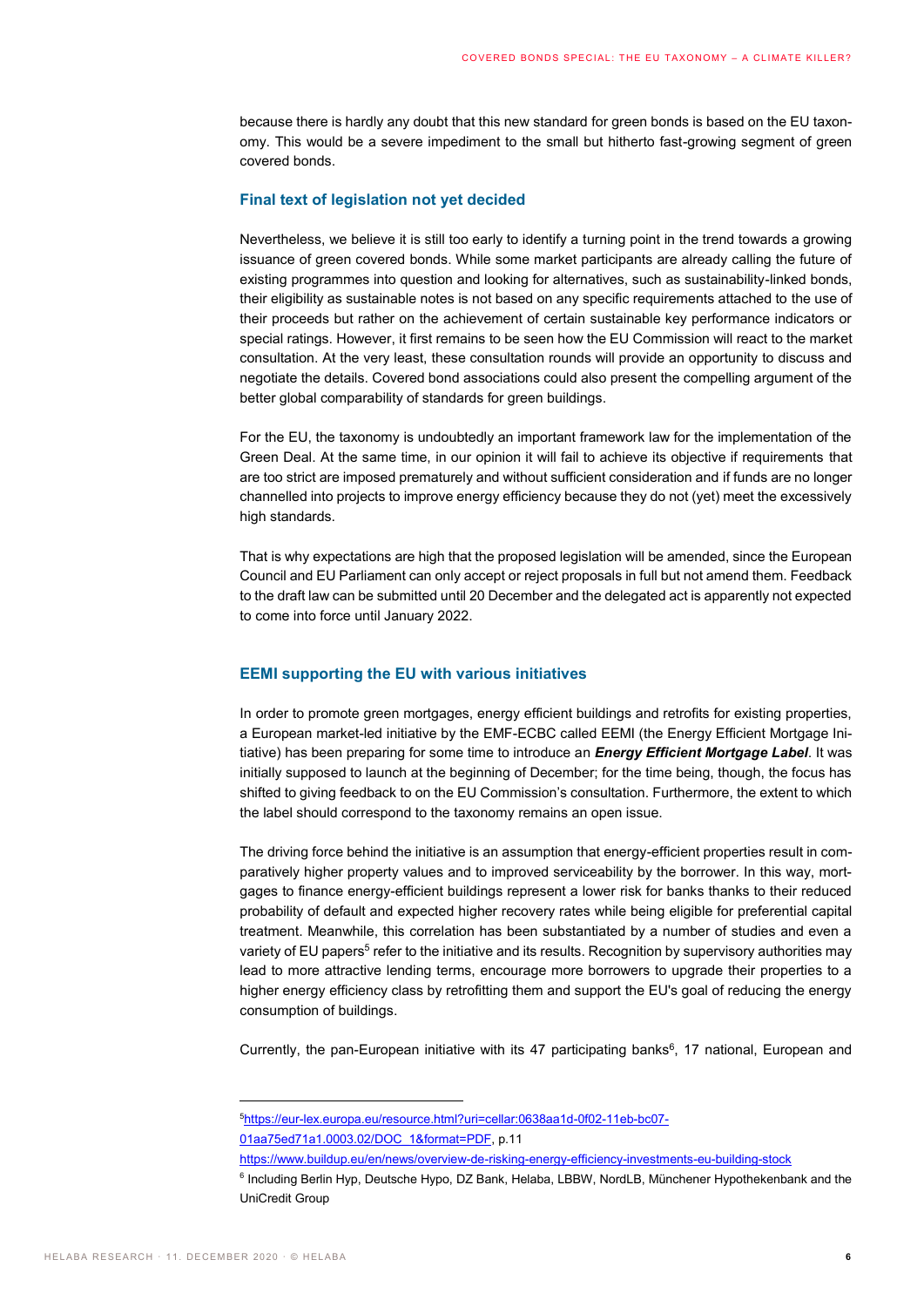international authorities, data providers and other market players (including energy utilities) is working on the data, procedural and reporting infrastructure to support the integration of energy efficiency into risk management and loan origination processes<sup>7</sup>. It will not only ensure and increase quality and transparency in the financing of energy efficient buildings, but also help to implement the EU Green Deal across a range of sectors. Three EU funded projects $\delta$  are being implemented under the umbrella of EEMI for this purpose.

# **More transparency for investors: Reporting expanded to include ESG information**

As green mortgages become more widespread, covered bond issuers whose bonds have been certified with the ECBC's Covered Bond Label will additionally be publishing ESG information on their cover pools from the first quarter of 2021. The Harmonised Transparency Template (HTT) has been updated for this purpose. In future, investors will be able to consider the following information in their assessments:

- Information on the EPC of the buildings financed
- Information on average energy consumption (kWh/m²)
- Information on the age structure of the buildings financed (year of construction in 10-year increments)
- Information on the type of building (detached house, semi-detached house, multi-family dwelling, apartment etc.)
- Information on new buildings

At the same time, these statistics should support the implementation of the Green Deal and debates over the EU taxonomy.

# **Outlook: Strong increase in growth rates some way off**

We expect that the share of sustainable covered bond issues will continue to rise going forward. However, there are a number of factors that suggest that it will be some time before annual volumes see any significant increase. On the one hand, for economic reasons, banks often focus on issuing unsecured sustainable bonds. The significantly higher risk premiums of these notes compared to covered bonds generally allow for a higher spread difference between green and non-green bonds. Furthermore, there are usually less restrictions attached to the use of proceeds than is the case with green covered bonds while less effort is needed during the pre-issue stages. On the other hand, the green portion of the cover pools only fills up slowly due to the aforementioned aspects in respect of the low renovation rate. The share of finance for new green buildings normally only partially offsets the shortfall in volume for benchmark issues. Despite this, banks are increasingly issuing green covered bonds as a complement to green unsecured bonds as part of their sustainability strategies.

The debate over the EU taxonomy for green properties described above should, at least for the time being, act as a brake on issuance activity as well as ongoing preparations for new green covered bond programmes. However, we are extremely confident that, in the interest of achieving the goals of the EU's energy and climate package, a compromise solution will emerge in the first quarter of 2021 that is not only forward-looking and ambitious but also feasible.

<sup>&</sup>lt;sup>7</sup> See Credit Special European bank bonds: "[Supervision wearing green-tinted spectacles](https://www.helaba.de/blueprint/servlet/resource/blob/docs/540434/a90ad78075059a32ccc2b3b1c1f91b40/cs-20201208-data.pdf)", page 5 "Pressure from European banking supervision" of 8 December 2020

<sup>&</sup>lt;sup>8</sup> The Energy Efficient Mortgage Action Plan (EeMAP), the Energy Efficiency Data Portal & Protocol (EeDaPP) and the Energy Efficient Mortgage Market Implementation Plan (EeMMIP)